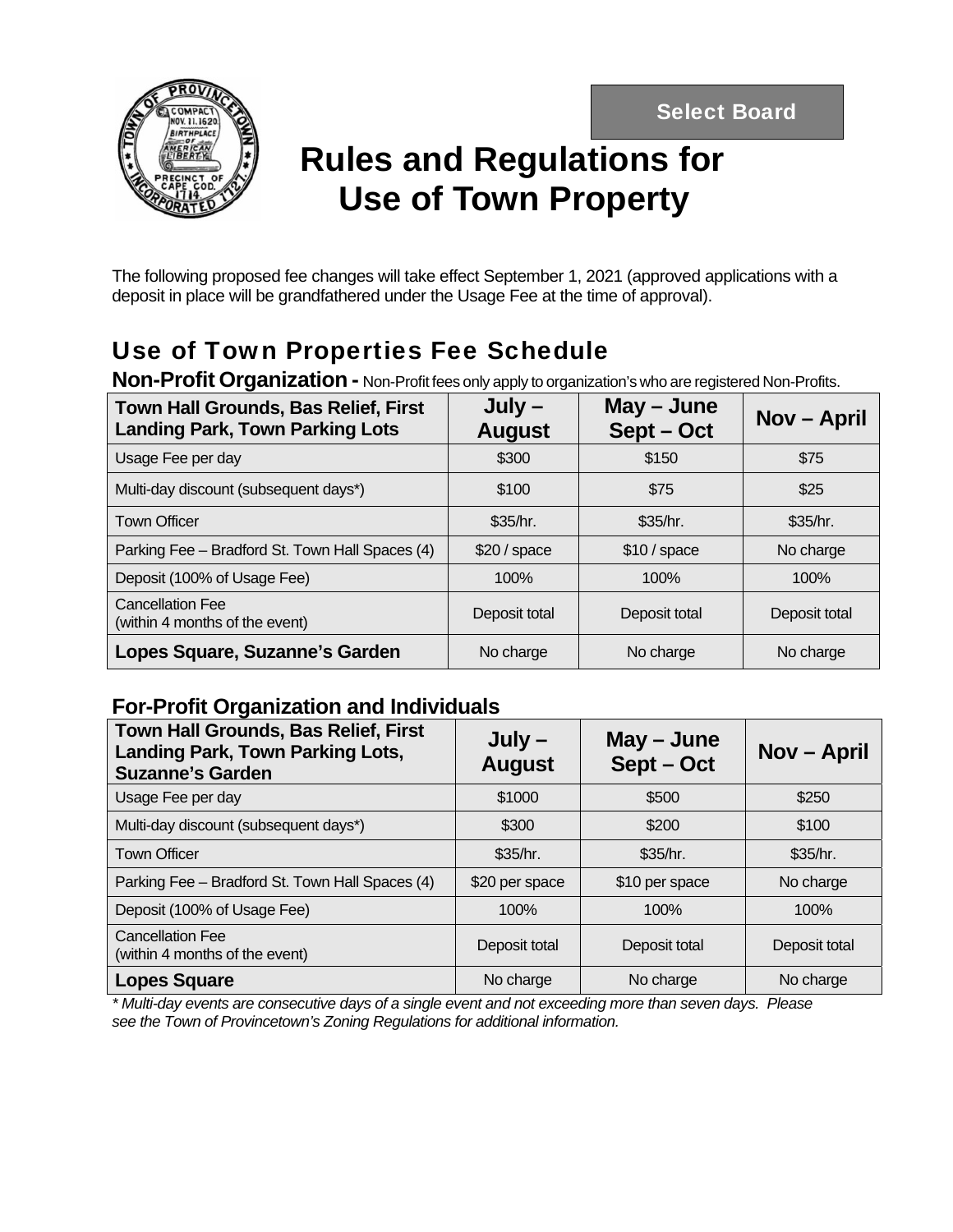

# Regulations for Use of Town Properties

Adopted July 26, 2021 and effective September 1, 2021

### **PURPOSE**

The Town of Provincetown is fortunate to have a vast array of historic and natural resources for all to enjoy. The purpose of these regulations is to preserve the existing landscape and fragile resources of the Town, as well as minimize any impacts to vehicle and pedestrians, and ensure that others may be able to enjoy these properties for years to come.

These regulations apply to the following properties:

- 1. Town Hall Grounds
- 2. Bas Relief Park
- 3. Lopes Square<sup>1</sup>
- 4. Suzanne's Gardens
- 5. First Landing Park
- 6. VMCC Parking Lot

### **FILING PROCESS**

The application for the Use of Town Properties for any event (public or private) is to be filed with the Provincetown Event Coordinator, who in turn is responsible for managing all requests. These regulations are administered by Town Administration on behalf of the Select Board. Required fees must be paid and ancillary permits associated with the work approved prior to the event.

### **RULES AND REGULATIONS**

- 1. An application and permit will be required when an individual or group requests use of a Town Facility (i.e. the above mentioned properties) for the purpose of (but not limited to) the following:
	- a. A non-profit event (i.e. fundraiser, concert, training, etc.)
	- b. A for-profit event (i.e. performance, concert, show, etc.)
	- c. Wedding
	- d. Photography Shoot
	- e. Other

 $\overline{a}$ 

- 2. The use of Town property by an organization and/or individual for the purpose of marketing a private product or company is prohibited.
- 3. Proper liability insurance will be required in the amount of at least One Million Dollars (\$1,000,000.00). An original certificate indemnifying the "Town, its officers, agents, and employees" must be submitted with the application, or provided to the Town a minimum of 21 days prior to the event to avoid forfeiture of the deposit.
- 4. For each permitted use, a representative will be designated as the responsible party. The responsible party must provide a Certificate of Liability Insurance for the event with the Town of Provincetown named as an additional insured. The General Liability limits shall be \$1,000,000 per occurrence/\$2,000,000 General Aggregate, and proof of

 $1$  Re-routing of traffic for an event at this area and/or any facility may require additional permitting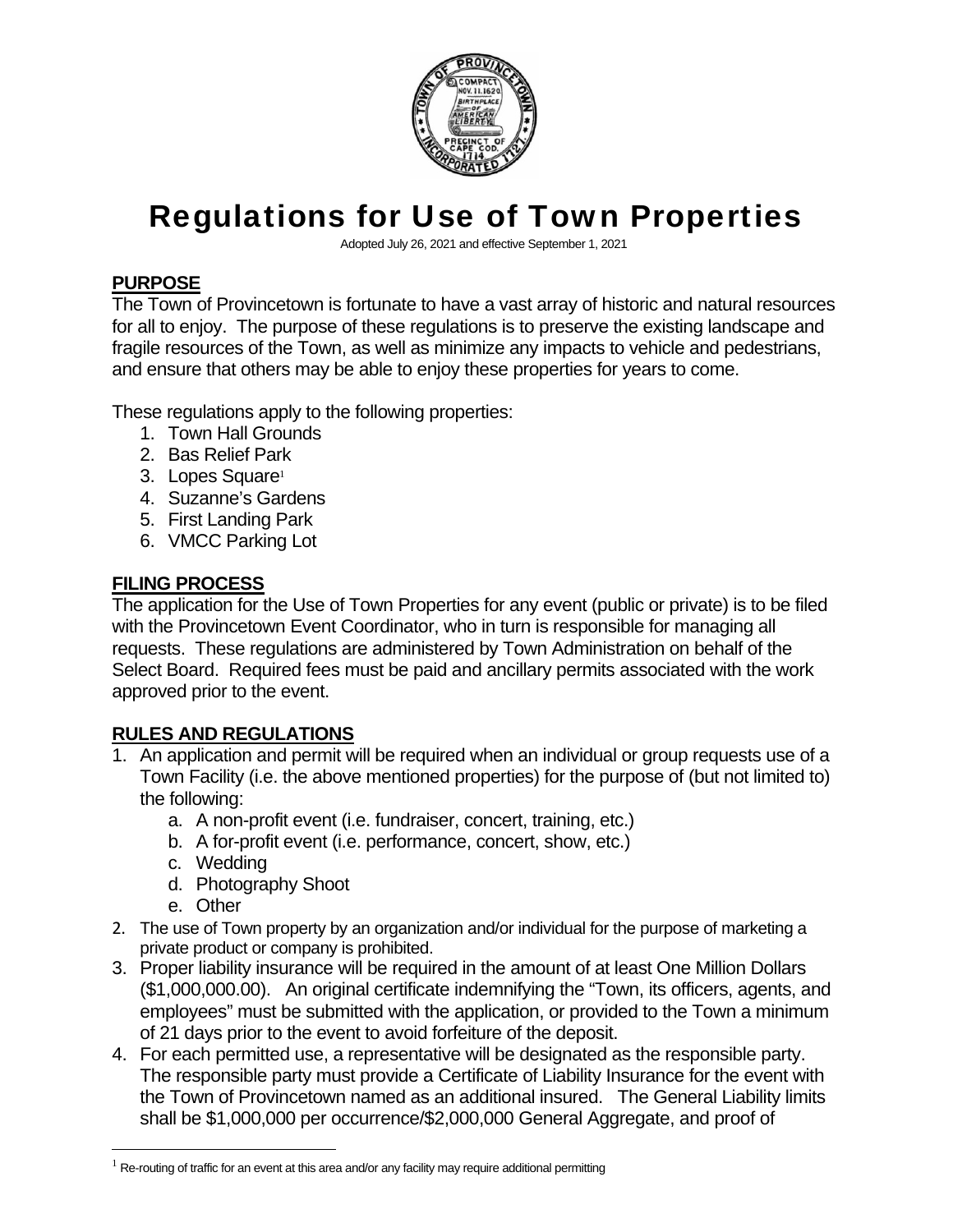Worker's Compensation Insurance (if applicable) in the amount of the state statutory limit. An insurance waiver may be required.

- 5. Non-profit requests must be made by a non-profit and include a current IRS 501(c) (3) form letter. The application must be signed by the Town Authorized Officer of the nonprofit, or include a letter containing the non-profit's letterhead appointing an authorized agent for the purposes of the application and declaring that the event's proceeds benefit for the non-profit, and that the non-profit will collect the funds associated with the activity. Subletting is strictly prohibited and will result in the loss of use of the property, forfeiting of any deposit, and suspension from future use of the property.
- 6. If more than one person (up to two) is authorized to be responsible for access and security, their name, address and telephone number must be submitted in advance to the Event Coordinator.
- 7. Town Hall Land is available for use seven (7) days a week subject to availability. Events will not be permitted which interfere with the normal routine of Town business or normal use of the premises concerned. If a permitted event interferes, the Event Coordinator will work with the representative of the event to determine the best solution. In the event of a conflict, failing such resolution, the use permission will be suspended or revoked in favor of the Town's needs without the Town incurring any resultant liability.
- 8. In the event of a conflict, Town business will prevail, with no resultant liability incurred by the Town.
- 9. In the event of an emergency, the Authorized Town Representative takes on the role as the Person in Charge. In the case where a member of the law enforcement is present, this person will take on the role as the Person in Charge.
- 10. The applicant agrees to pay for the repair of any damage to the premises or its contents, or to pay for the replacement of any contents damaged, as a result of the permitted use, and to cover any potential legal costs associated with the recovery of damages. There shall be no alteration or modifications made to Town property, either temporary or permanent. Anchoring into sidewalks, lawns, memorials, and modifications of existing landscaping are forbidden, will result in loss of a deposit, and may accrue other penalties, including loss of future use of the property.
- 11. Advertising, decorations, etc. must be approved by the Town Authorizing Officer and are subject to local zoning by laws, licensing regulations, and any additional required permits. The Town Authorized Officer will be the Town Event Coordinator, Custodian, or other Designated Town Employee. Items are strictly prohibited from being attached to Town Property that will permanently destroy or mark the finish.
- 12. If signs will be on display, a Temporary Sign Permit needs to be submitted and approved by the Building Commissioner prior to approval. Please note that Sandwich Boards are considered signs.
- 13. A designated Town Officer will have the authority and responsibility to oversee and regulate permitted uses. Once an application has been approved, the responsible party for the event will arrange to meet with the Event Coordinator to discuss specific access times and setup requirements. This meeting must take place no later than two weeks prior to the permitted use.
- 14. In addition to the usage fee, a Town Officer fee shall be assessed in accordance with the current rate schedule (at an hourly rate). The person appointed as the Town Officer is dependent on the scope of the proposed event.
- 15. All permitted users must provide a description of the event or function at the time an application is submitted. A detailed agenda must be provided a minimum of 21 days prior to the event.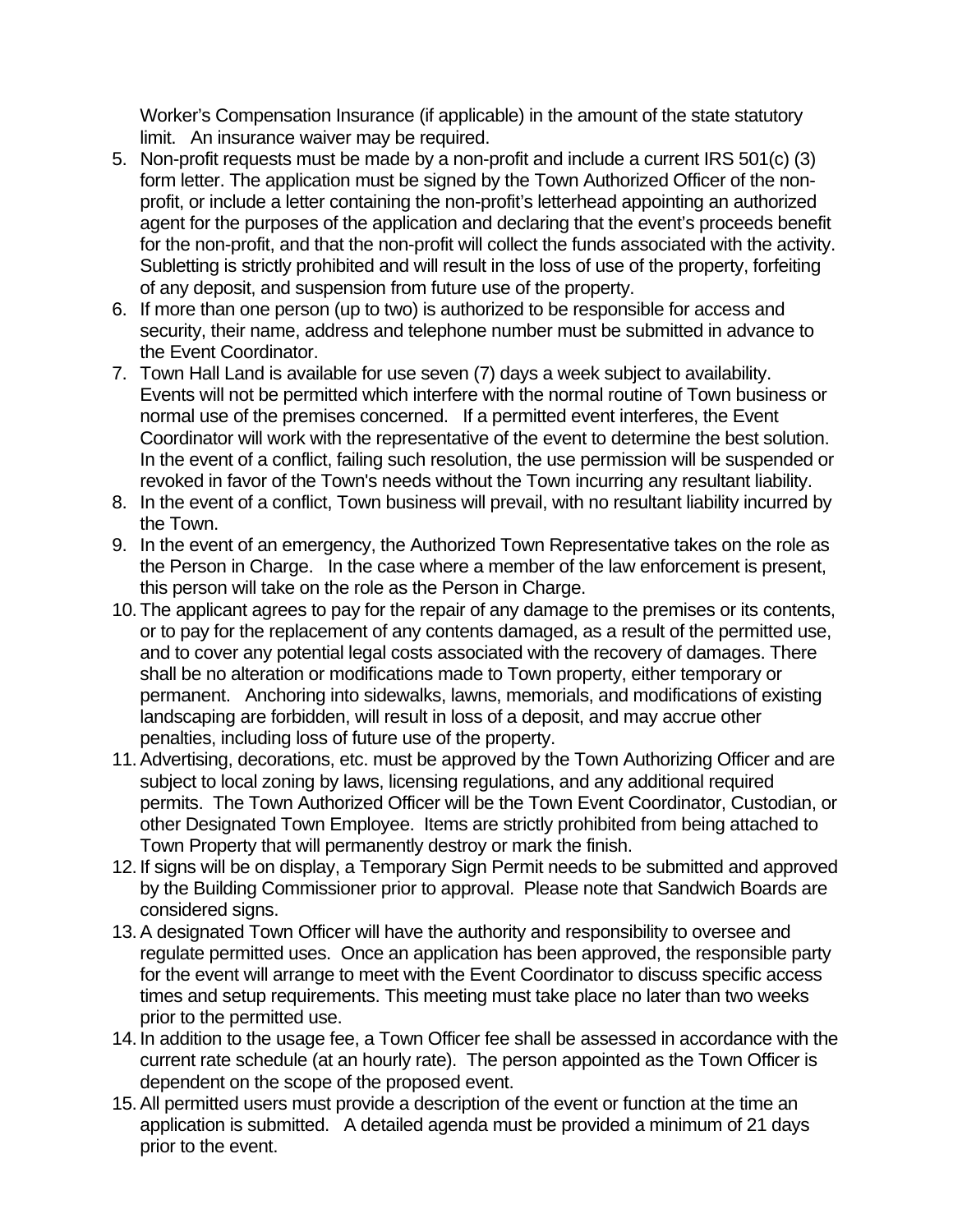- 16. The public use of Town Properties where liquor is sold and/or with 100 anticipated attendees or more requires a special duty Police Detail subject to the Police Chief's discretion. This detail must be scheduled for the duration that the event is open to the public. Arrangements should be made directly with Police Department and confirmed with the Event Coordinator. Please contact the Police Department 14 days in advance of the event at 508-487-1212 to schedule the detail. Associated fees are not covered in the application fee.
- 17. At the discretion of the Town Officer, the presence of additional staff may be required during the permitted use, or if additional access time is required for delivery, set up or break down of equipment. Additionally, if during the scheduled event the Special Duty Officers determine additional Police Detail is necessary then an officer(s) will be detailed. Associated costs for these additional personnel will be at the expense of the party with no advance notice required.

#### Reservations and Cancellation:

- 1. Town Properties may be reserved based on the following:
	- a. With the understanding that events where greater than 99 people in attendance are proposed, Police Chief Approval and Police Detail will be required. The scheduling of any Police Detail may only be reserved 14 days in advance of the event and is the responsibility of the applicant.
	- b. Up to 18 months in advance of an event.
	- c. No later than 60 days prior to an event when beer or wine is requested. Please see the Town's rules and regulations regarding the serving of alcohol at any proposed event. Additional liability insurance and permissions are required for this use and must be approved by the Licensing Board. Please contact the Licensing Agent to determine hearing dates and deadlines. The Licensing Agent will schedule the applicant for the Licensing Board if alcohol will be requested on premise.
		- i. Beer and Wine may be served at an event only upon the expressed approval of the Town Manager and pursuant to Provincetown Licensing Board's Regulations. Beer, Wine and/or All-Alcohol may only be served at a Private Individual event which:
			- a. Has a host; and
			- b. Has restricted access to invited guests only; and
			- c. Was not publicly advertised or at a non-profit event, if 100% of the sales go directly to the non-profit applicant on record and only upon the expressed approval of the Town Manager and pursuant to approval by the Provincetown Licensing Board.

An application for beer and wine and/or All-Alcohol service must also be signed off by the Police Chief. Licensing Board approval may be required, consult the Licensing Agent for the Licensing Board meeting schedule. Events with beer and wine and/or All-Alcohol service shall comply with the following additional liability insurance requirements:

a. Provide copy of Commercial General Liability with a minimum limit of \$1,000,000 per occurrence/\$2,000,000 general aggregate with the Town named as "Additional Insured"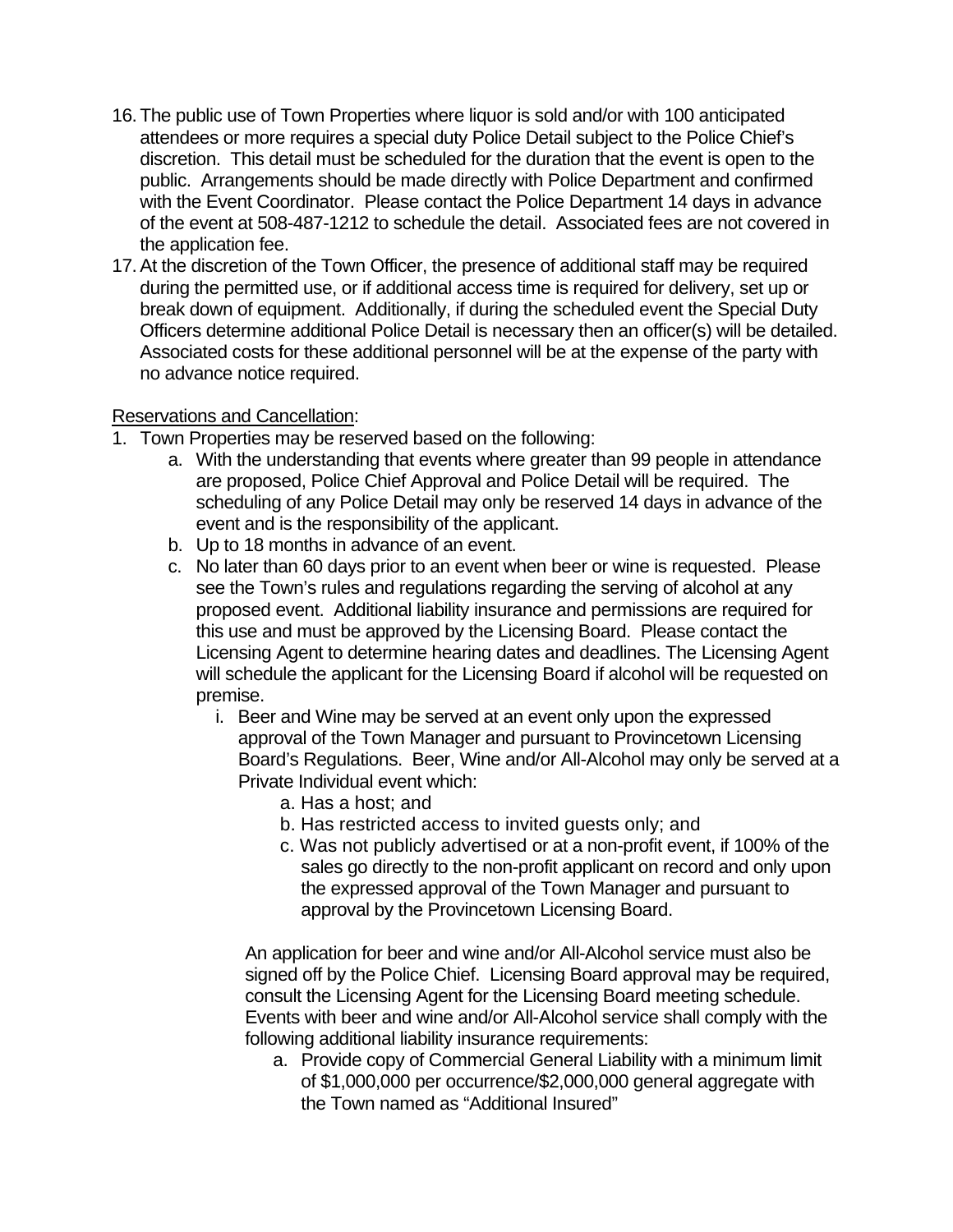- b. Provide copy of Liquor Liability Coverage with a minimum limit of \$1,000,000 per occurrence/\$2,000,000 general aggregate with the Town named as "Additional Insured"
- c. Provide a copy of the certificate of insurance showing that a Workers' Compensation policy is in effect. The Town would NOT be an additional insured on this policy.
- d. Ensure that all bartenders are TIPS trained
- d. Service of food of any kind requires a permit from the Health Department. A food service permit is applied for with the Health Department. Please contact the Health Department to determine any dates and deadlines which may be necessary to meet. The approved permit must be posted in a visible location at the time of and for the duration of the event.
- e. No later than 60 days prior to an event when entertainment is proposed. Entertainment must comply with the Town of Provincetown Noise By-Law. Any proposed entertainment is subject to Licensing Board Regulations and requires a hearing with the Licensing Board. Please contact the Licensing Agent for restrictions, dates, and deadlines regarding this use.
- f. The Event Coordinator shall have discretion in the event of a scheduling conflict. Annual recurring events scheduling for at least 3 consecutive years at the same time each year will have a preference to scheduling.
- 2. Reservations require a 100% deposit of the Usage Fee for each reserved day/night. Deposits accompanied by a completed and signed application form must be submitted to the Event Coordinator at the time the reservation is made. Failure to pay deposit or other fees due within the required time period will result in automatic cancellation.
- 3. After the application and deposit is received, the Event Coordinator will submit the form for approval to the Town Manger and Chief of Police (when applicable). Expect up to 21 days for processing. Once approved the Event Coordinator will confirm the reservation with the applicant.
- 4. Reservations cancelled within four (4) months of the permitted use are subject to a cancellation penalty of 100% of the deposit total. Cancellation notices must be received in writing.

### **Property Rules and Guidelines**

Although the locations of the Town properties as listed above vary, please see the following rules regarding their use.

- 1. Access, including set up and break down, to any Town Property, is from 8am until 12am.
- 2. All permitted uses of Town Properties must be accessible to the public, pursuant to the Americans with Disabilities Act (A.D.A.) of 1990 (42 U.S.C. 1201 et seq.), which prohibits discrimination against disabled individuals in private and public employment, public accommodations, public transportation, government services, and telecommunications. By contracting for the Use of Town Property, the responsible party assures the Town that it complies with the Americans with Disabilities Act and does not discriminate against the disabled. The responsible party shall also include this requirement in agreements entered into with any subcontractors associated with the permitted use.
- 3. Any use of Town Property must comply with the Building Department's *Place of Assembly Fire Safety Inspection Checklist*.
- 4. When the use of a temporary structure is proposed, the structure must be stake-less and cannot exceed seven days. Please see the Town's Zoning Regulations for additional information. A temporary structure permit application must be submitted to the Building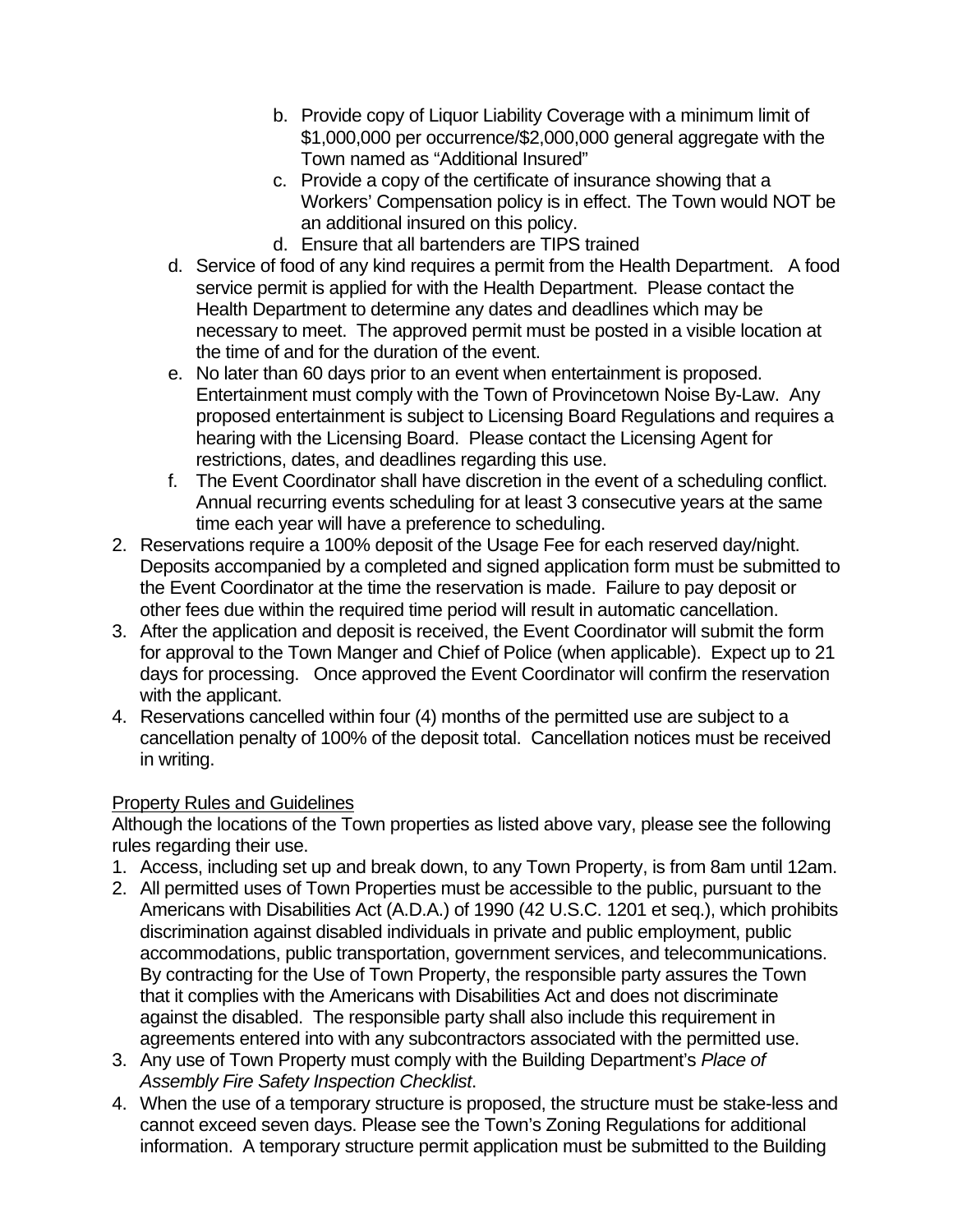Department for their approval. Tents erected must remain within the perimeter of the park and grounds, and cannot include any anchoring into the sidewalk, landscaping, or other natural features. A Site Plan showing the proposed structure location as well as the size must be included with the application.

- 5. Access to the permitted space and limitations on the space permitted shall be as specified by the Town Authorized Officer.
- 6. Permission for use includes the normal installed electrical outlets only. Additional lighting or electrical equipment of any nature must be approved and inspected by the Wiring Inspector in advance of the event. Unusual loading of other types or the use of additional equipment of any nature must be approved and inspected by the Building Inspector and the Town Officer on duty.
- 7. The use of Town property does not include the use of any Town technical equipment, lights, or podiums (in whole or in part). All equipment to be used for the proposed event must be provided by the responsible party.
- 8. If the use of Portable Toilets is proposed, all must be placed in such a manner that they are accessible from the street. The driving of any vehicles on the sidewalk or lawns is strictly prohibited.
- 9. Limited reserved parking may be available from May to October for up to 4 spaces on Bradford Street, requires an additional fee, and is subject to availability. Please see the fee schedules for rates. Parking for unloading and loading of materials for an event must be scheduled with the Event Coordinator, may require an additional fee, and is subject to availability. All other parking areas are subject to fees as designated by the Parking Department.
- 10. The Department of Public Works maintains the Town properties on a regularly scheduled routine basis. Mowing or additional landscape requests will not be honored. Arrangements must be made with a private hauler to dispose of trash and debris. The site must be returned in the condition which it was received.
- 11. Approval of an application to use Town Properties does not relieve any applicant of its responsibility to obtain any other necessary licenses or permits, and does not constitute independent approval of any such licenses or permits.
- 12. Violation of any regulations or specific conditions of permitted use may cause permission to be suspended or revoked, and may be cause for refusal to grant permission for future use of Town Property.
- 13. If the application for Use of Town Property is denied, the applicant may request a review by the Select Board.

Copies of the regulations and fee schedule are available on the Town's website at: https://www.provincetown-ma.gov/1146/Event-Coordinator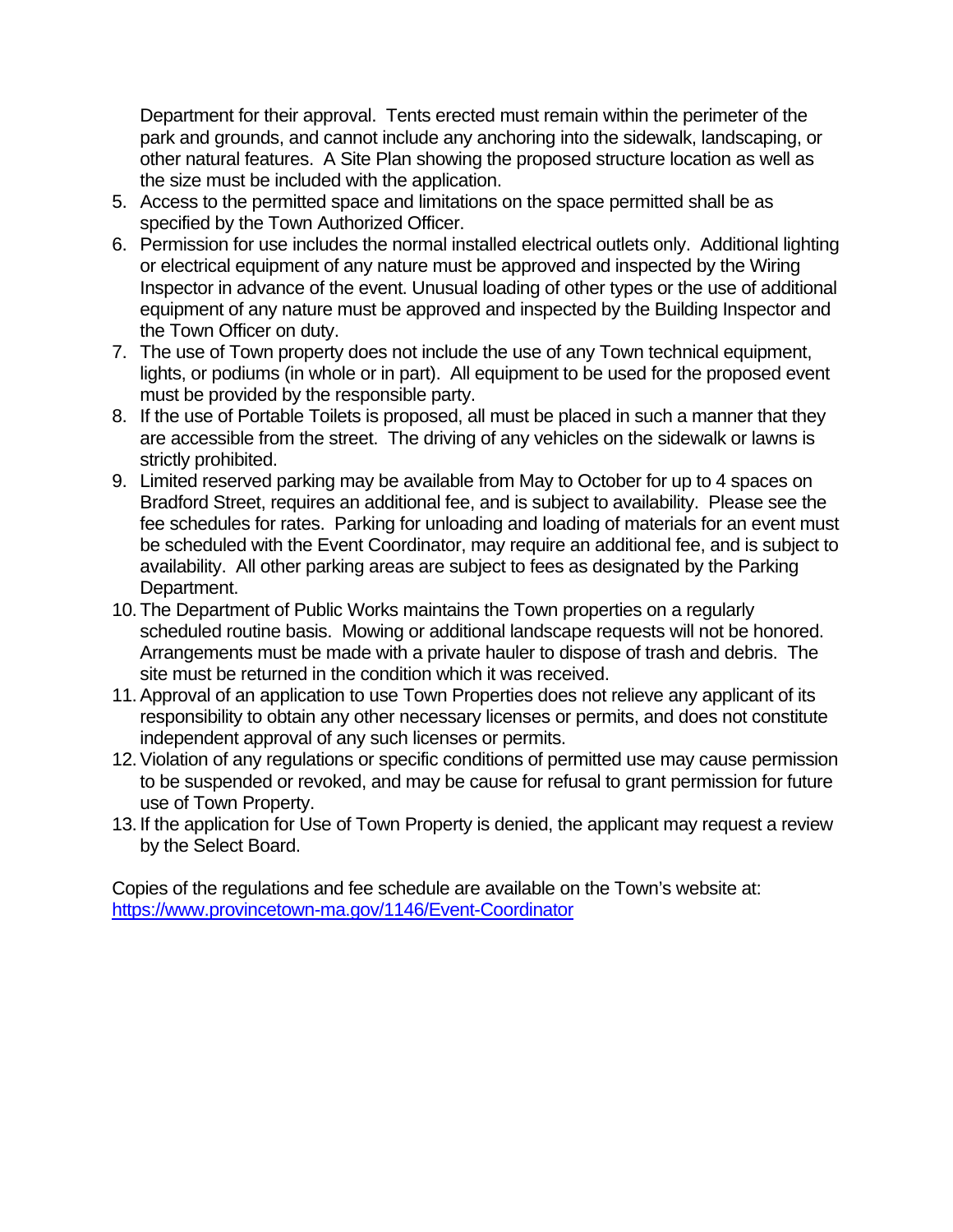### ALCOHOL SERVICE

Pursuant to the Regulations for the Public Use of Town Hall, beer and wine service may be permitted subject to the following restrictions: Beer and Wine may be served at an event only upon the expressed approval of the Town Manager and pursuant to Provincetown Licensing Board's Regulations. Beer, Wine and/or All-alcohol may only be served at a Private Individual event which: a) Has a host; and b) Has restricted access to invited guests only; and c) Was not publicly advertised or at a non-profit, if 100% of the sales go directly to the non-profit applicant on record and only upon the expressed approval of the Town Manager and pursuant to approval by the Provincetown Licensing Board.

An application for beer and wine service and/or All-alcohol must be signed off by the Police Chief prior to being sent to the Board of Selectmen. Licensing Board approval may be required, consult the Licensing Agent for the Licensing Board meeting schedule. Please allow minimum of 60 days prior to event for licensing approvals.

No beer or wine service and/or All-alcohol shall be permitted in Town Hall after Midnight. (A waiver of 1:00 am on New Year's Eve may be approved by the Town Manager). In order to serve beer or wine, you must hire a caterer with proper licenses or obtain a Special Alcoholic Beverage License from the Provincetown Licensing Board.

According to ABCC Regulations, Special License ("1-Day License"): "The Local Licensing Authority may issue special licenses for the sale of wines and/or malt beverages to any enterprise, however, special licenses for the sale of all alcohol beverages may be issued to non-profit organizations only." No person may hold special licenses for more than 30 days per calendar year.

Special Licenses must purchase alcoholic beverages from a licensed supplier. Special licensees CANNOT purchase alcoholic beverages from a package store and CANNOT accept donations of alcoholic beverages from anyone. Caterers without a state liquor license are not authorized purchase, sell or resell alcoholic beverages. Beer and wine and/or All-alcohol may only be SOLD in town hall by an event with a Special "1-Day License".

The following additional requirements apply to applicants seeking to serve wine or beer and/or All-alcohol in the auditorium:

- 1. Applicants must provide a copy of Commercial General Liability with a minimum limit of \$1,000,000 per occurrence / \$2,000,000 general aggregate with the Town named as "Additional Insured".
- 2. Applicants must provide copy of Liquor Liability Coverage with a minimum limit of \$1,000,000 per occurrence / \$2,000,000 general aggregate with the Town named as "Additional Insured".
- 3. Applicants must provide copy certificate of insurance showing that a Workers' Compensation policy in effect. The Town would NOT be an additional insured on this policy.
- 4. Applicants must ensure that all bar tenders are TIPS trained.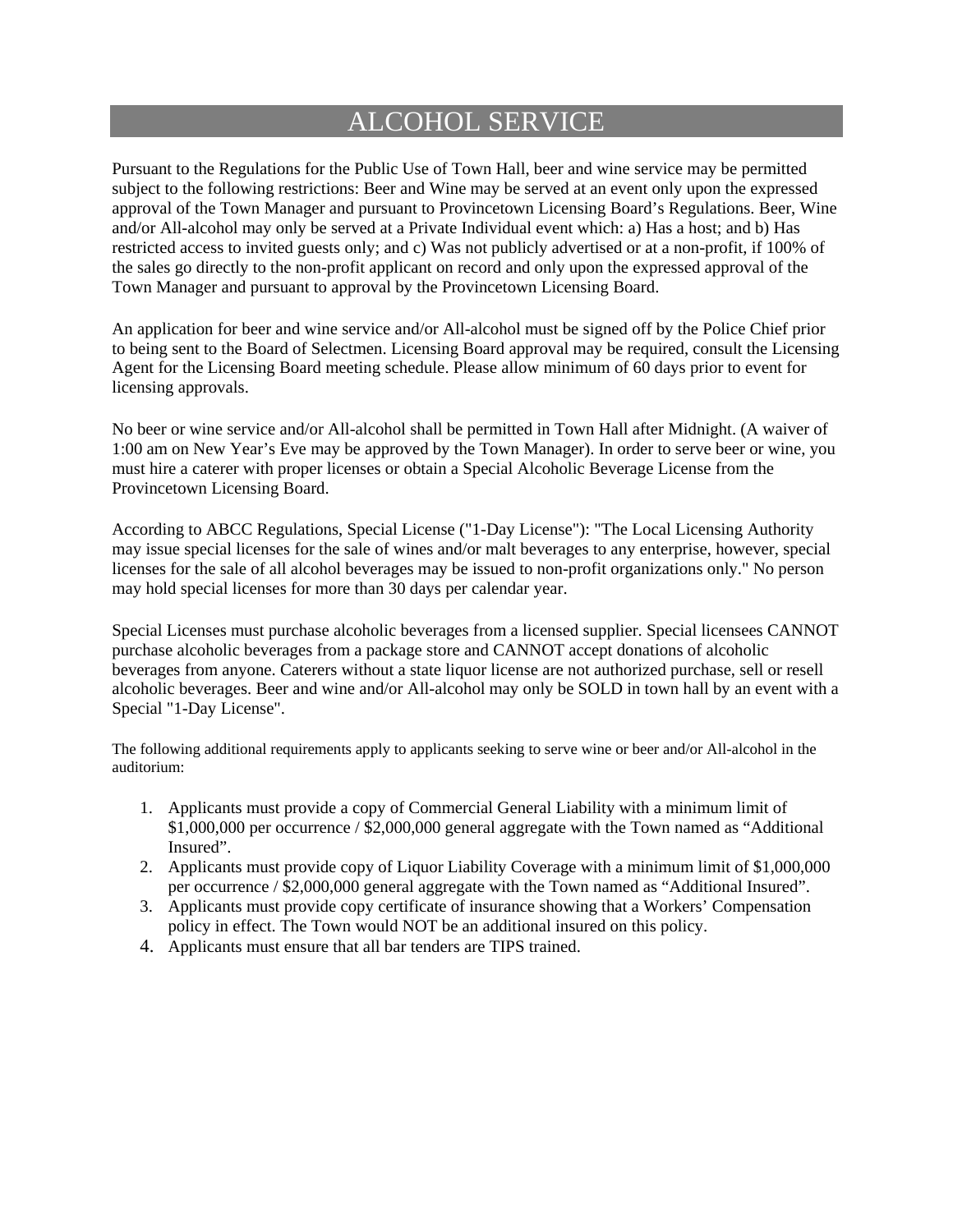### THE 12C CATERER'S LIQUOR LICENSE

My caterer tells me that they have a liquor license. What does that mean for my event?

The Caterer's License is an on-premises, state issued alcoholic beverages license, which allows a caterer to sell alcoholic beverages at private events for no more than 5 hours in a city or town that permits onpremises licenses under M.G.L.c. 138, §12. Licensed Caterers cannot sell or deliver alcoholic beverages at events which occur in a licensed premises, i.e. a restaurant, hotel, club, etc.

Before the event a Licensed Caterer MUST:

- 1. Purchase its inventory of alcoholic beverages from licensed wholesalers
- 2. Maintain liquor liability insurance in a minimum amount of \$250,000/\$500,000\*
- 3. Only permit individuals who have been certified by a nationally recognized alcoholic beverages server program to serve alcoholic beverages.
- 4. At least 48 hours before any private event:

• Notify the police chief and the local licensing authority that the licensed caterer will be serving alcoholic beverages in the city/town.

- Provide a copy of the caterer's license to the police chief and the local licensing authority.
- Provide proof of insurance to the police chief and the local licensing authority; and

• Provide an emergency contact number for the license manager to the police chief and the local licensing authority.

\* - Please refer to the Regulations for rental of Town Hall for local requirements regarding minimum required liquor liability amounts.

What constitutes a private event?

The ABCC defines a private event as one that is "not open to the public" for purposes of a caterer's 12c license which:

- 1. Has a host; and
- 2. Has restricted access to invited guests only; and
- 3. Was not publicly advertised.

What happens if my event is open to the public?

If your event is open to the public and/or publicized and you are using a caterer with a caterer's license from the state you must apply for a special one-day license. Either you or your caterer may apply for the one-day license.

#### **If you have any questions, please contact the Licensing Agent at (508) 487-7000 ext. 535**